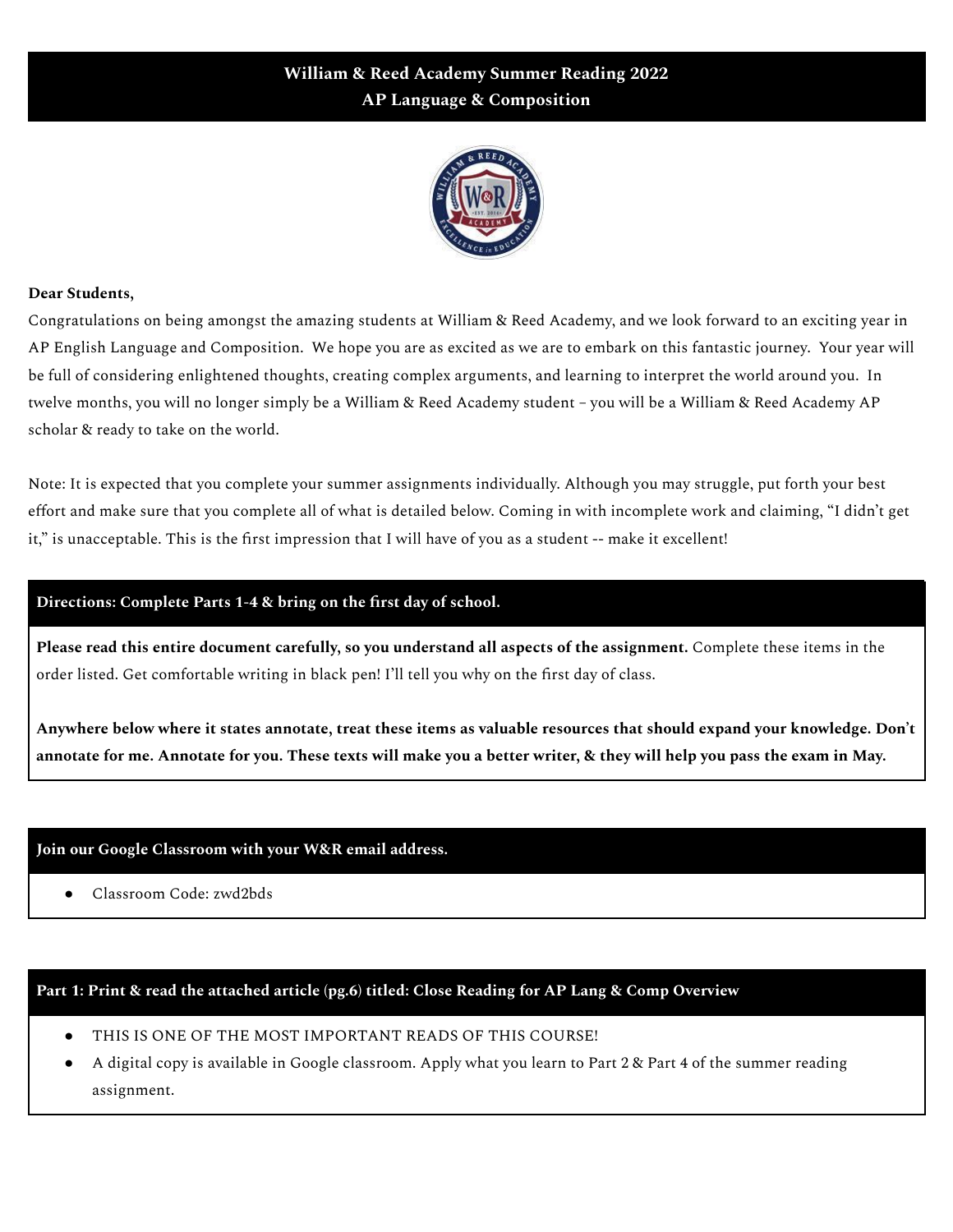### Part 2: Read & annotate the preface through pg. 159 of Thank You for Arguing (preface thru Chapter 14)

**● Minor Assessment grade**

Please purchase this edition:

● Heinrichs, Jay. *Thank You for Arguing, Fourth Edition (Revised and Updated): What Aristotle, Lincoln, and Homer Simpson Can Teach Us About the Art of Persuasion* Paperback – April 21, 2020, 4th edition

As you read complete the following:

- at least 20 thoughtful annotations, see attached annotation rubric on pg. 4 of this packet.
- the chapter summary boxes (the last pages of this document): Provide a brief (2-3 sentence or bulleted) summary of each chapter in the spaces. You must write out your summaries by hand in **black ink**. (\*\*There is a method to my madness :) which I will explain on the first day.)

### **Part 3: Terms to Know**

**● Minor Assessment grade**

Please define the following words (from the index found in the back of your *TYFA* book)

- (1) ad hominem, (2) antithesis, (3) begging the question, (4) concession, (5) ethos, (6) idiom, (7) kairos, (8) logos, (9) non sequitur, (10) paradox, (11) pathos, (12) post hoc, (13) Red herring, (14) rhetoric, (15) slippery slope, & (16) straw man fallacy
	- Use 3x5 index cards; I recommend writing in pen on these, so they don't fade.
	- You will be quizzed periodically throughout the year on these words & on others that will be added.
	- You will submit these on the first day of school.

### **Part 4: Written Assignment**

**● Major Assessment grade (averaged with a graded activity during the first week of school)**

For the written portion, you will be relating what Heinrichs discusses throughout his text with real-life examples of **rhetorical concepts. After you read & annotate the book, choose TWO speeches** from numbers 6-50 of American Rhetoric's best speeches: Top 100 Speeches of the 20th Century by Rank - [American](https://www.americanrhetoric.com/top100speechesall.html) Rhetoric. Write a paragraph applying a DIFFERENT technique from the book to each speech. You must type these in a Google doc using 12 font, Times New Roman. Please keep in mind that this is an AP class; therefore, I expect well-developed responses.

### **Directions:**

- Begin with a proper MLA citation of the speech: (I strongly suggest using the following websites to help you with your formatting: [Purdue](https://owl.english.purdue.edu/owl/resource/747/05/) OWL: General Format, [https://owl.english.purdue.edu/owl/resource/747/09:](https://owl.english.purdue.edu/owl/resource/747/09) Other (Speeches, Interviews)
- Then explain Heinrich's technique.
- Give an example from the speech wherein the orator uses the technique.
- Explain how the example utilizes the technique.
- Part 4 will be graded using the AP Lang scoring guide: <u>AP English Language and [Composition](https://apcentral.collegeboard.org/pdf/ap-english-language-and-composition-2020-frq-scoring-guidelines-2019-exam-questions-0.pdf) 2020</u> [Free-Response](https://apcentral.collegeboard.org/pdf/ap-english-language-and-composition-2020-frq-scoring-guidelines-2019-exam-questions-0.pdf) Scoring Guidelines Applied to the 2019 Exam Questions
	- Thesis/Claim 1 point, Evidence & Commentary 4 points, Sophistication 1 point (6 total points)
- See example on pg. 3., and you will submit this to Google Classroom on the first day of school.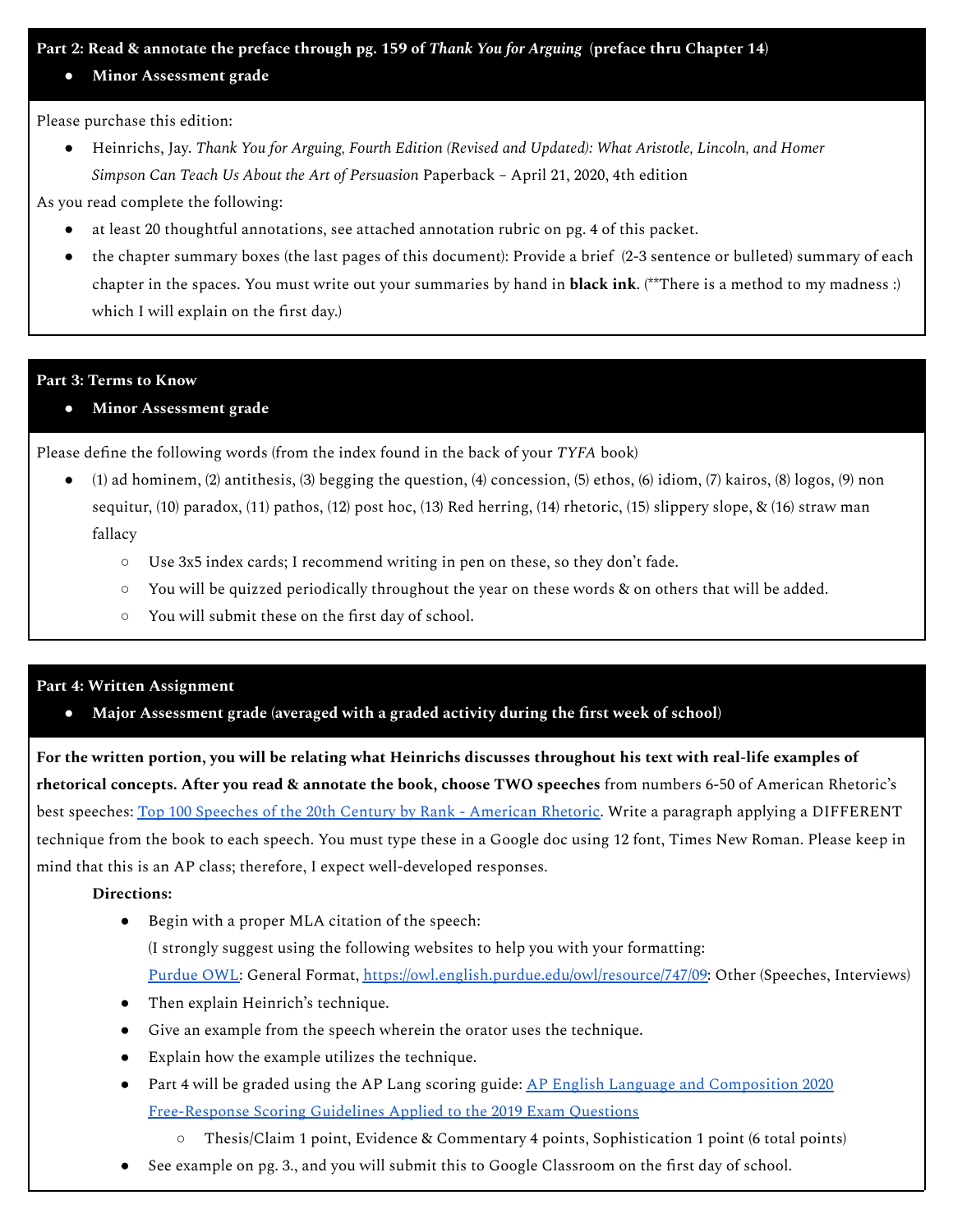#### **(Make yours look EXACTLY like this example)**

Speech used: (proper MLA citation required)

- King, Martin Luther. "I Have a Dream by Martin Luther King, Jr; August 28, 1963."*AmericanRhetoric.* Web. 12 June 2020.
- Technique from *Thank you for Arguing* with author & page #: Establish decorum (Heinrichs 38).
- Paragraph:

One chapter in Jay Heinrich's book *Thank You for Arguing* is titled "Make Them Like You: Eminem's Rule of Decorum." Heinrich explains that decorum involves not only fitting in with the audience but also acting the way they expect you to act. He emphasizes this doesn't mean 40-year-olds should dress like teenagers, but adults should be able to relate to teens and understand their feelings if they hope to persuade the younger generation. Dr. Martin Luther King Jr. made use of this technique in his "I Have A Dream" speech. Although he begins with a formal tone, he shifts to a more colloquial tone when he refers to The Constitution as a "promissory note" for rights. His audience would relate to his terminology when he says that "America has given the Negro people a bad check." He continues to establish decorum with his audience by continually reminding them that he is one of them. King's speech leaves his audience fully believing Heinrich's assertion that establishing decorum persuades the audience to think as the speaker thinks AND to do as the speaker does.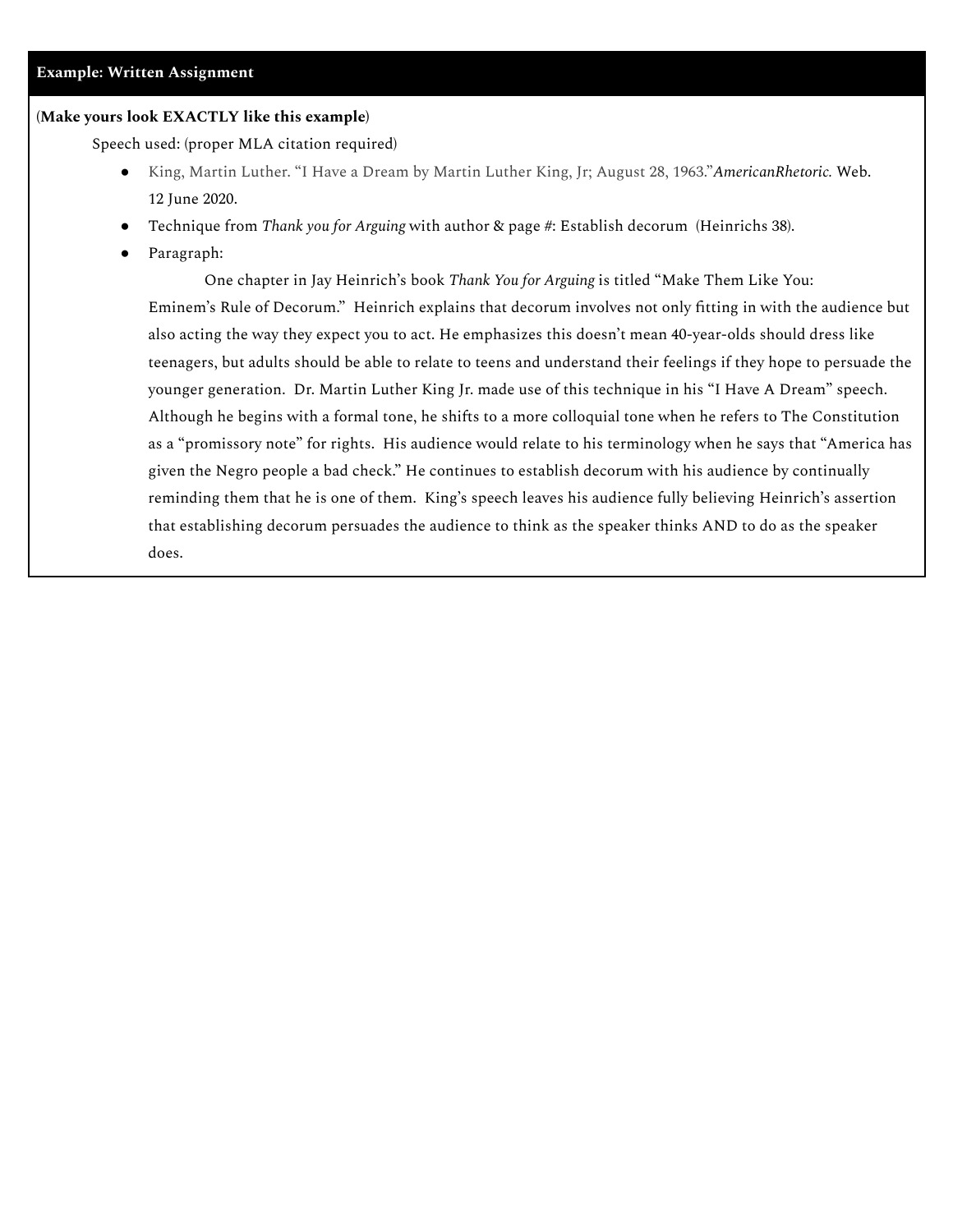# **W&R Annotations Rubric Each of the 20 thoughtful annotations must be numbered.**

#### **Grade Range: 100-90**

The student **included at least 20 thoughtful annotations**. He or she made annotations **throughout** the text. The student has included some of the following:

- written commentary;
- responded to lines, words, and/or phrases in the text;
- shared a personal connection or shared a connection to other texts;
- commented on the voice (*narration*) of the text;
- analyzed the author's motives;
- analyzed the structure of the text;
- asked questions about the author or text;
- wrestled with confusing aspects of or challenging words in the text; and/or
- made connections to BIG ideas

#### **Grade Range: 89-80**

The student **proficiently** annotated the text. He or she made consistent markings **throughout** the text. The student has included some of the following:

- written commentary;
- responded to lines, words, and/or phrases in the text;
- shared a personal connection or shared a connection to other texts;
- commented on the voice (*narration*) of the text;
- analyzed the author's motives;
- asked questions about the author or text;
- wrestled with confusing aspects of or challenging words in the text; and/or
- made connections to BIG ideas

### **Grade Range: 75-70**

The student **somewhat** annotated the text. He or she made somewhat consistent markings **throughout** the text. The student has included some of the following:

- written commentary;
- responded to lines, words, and/or phrases in the text;
- shared a personal connection or shared a connection to other texts;
- commented on the voice (*narration*) of the text;
- analyzed the author's motives;
- analyzed the structure of the text;
- asked questions about the author or text;
- wrestled with confusing aspects of or challenging words in the text; and/or
- made connections to BIG ideas

### **Grading Range: 50-0**

The student made **little to no effort** on his or her annotations.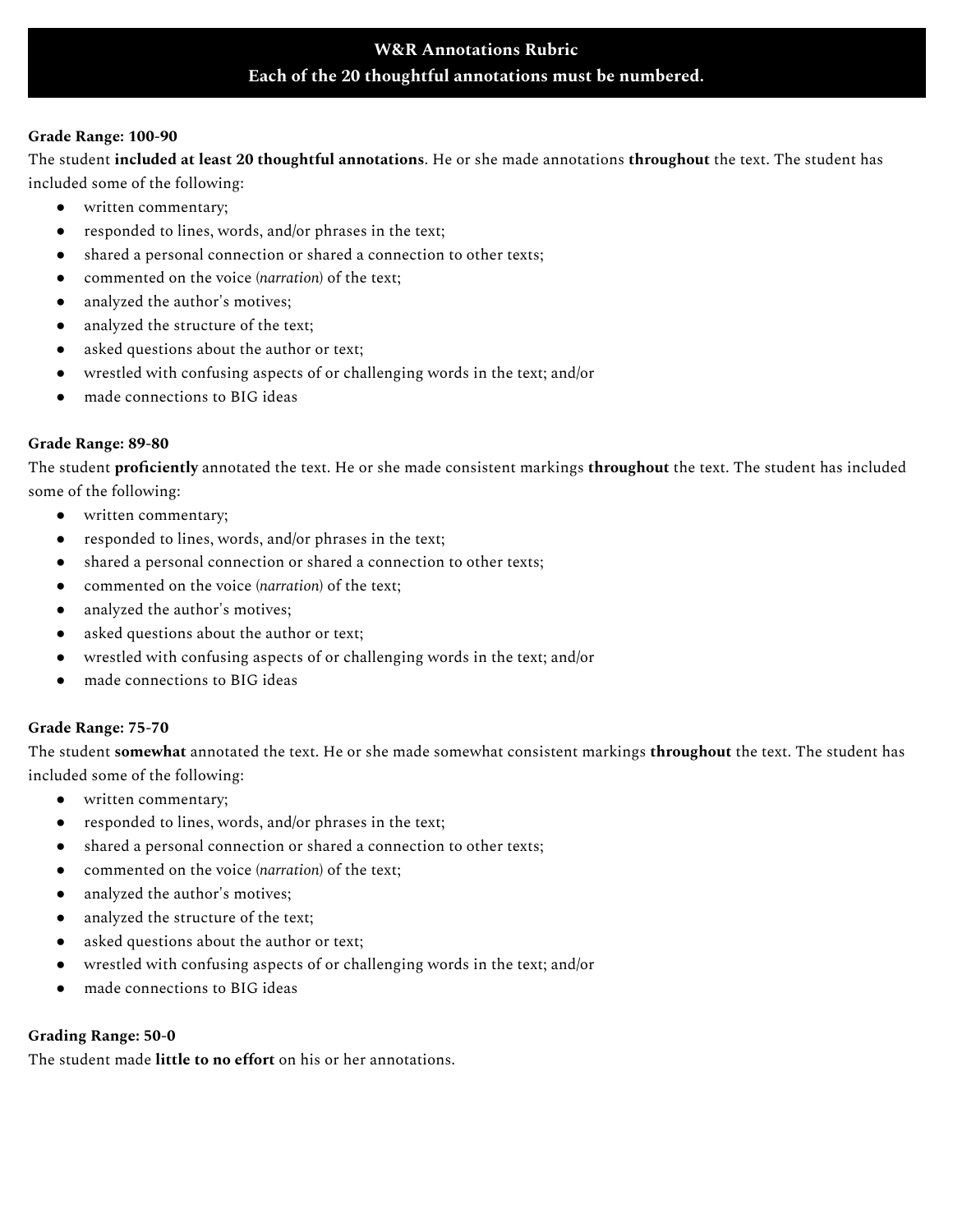### **Advice from the past…**

Words of Wisdom from the Ghosts of AP Langers Past...

- Do not wait to complete this work, or you will be overwhelmed. Break it down into chunks!
- Be prepared to have your minds blown week after week.
- Relax and enjoy the ride.
- You'll hate it and love it. Yuhas prepares you immensely for the exam, and you will go in confident!
- It's all worth it!
- Study to remember, not to memorize. This isn't a course in which you take a test and move on. Everything you will do builds upon what comes before it.
- Take the class and the learning environment seriously; don't worry about the numerical grade. Worry about what you actually LEARN from the class.
- Don't save long-term assignments for the night before! It's very stressful :/.
- Be ready to think. This class is more than just an English writing class; you will really develop your thoughts and learn a lot about your identity as a thinker. No matter how great you did last year, accept and submit to the colossal booty-kicking AP could put you through, and always put forth your best efforts even though it's tough.
- Even though you will want to fall asleep sometimes or scream at the wall while writing a paper, pull it together because it's worth that qualifying score.
- This class will be more difficult than any other English class before it, but it is worth all your blood, sweat, and tears; put one hundred percent of your effort into this class, as it will help you grow as a rational, thinking individual as well as a writer and student. Don't shirk work.
- Don't stress—Do your work—Take notes—Ask questions. Don't be afraid. Be bold.
- Pay attention. Do your homework. Work hard. Have fun.

\*\*It would definitely be in your best interest to start applying what you read to everyday life -- pay attention to the world around you -- (advertisements, movies, current events, podcasts, etc…). You'll thank me later. Happy Reading & Writing!

If you have any questions, you may contact Mrs. Yuhas: [kyuhas@williamandreed.com.](mailto:kyuhas@williamandreed.com)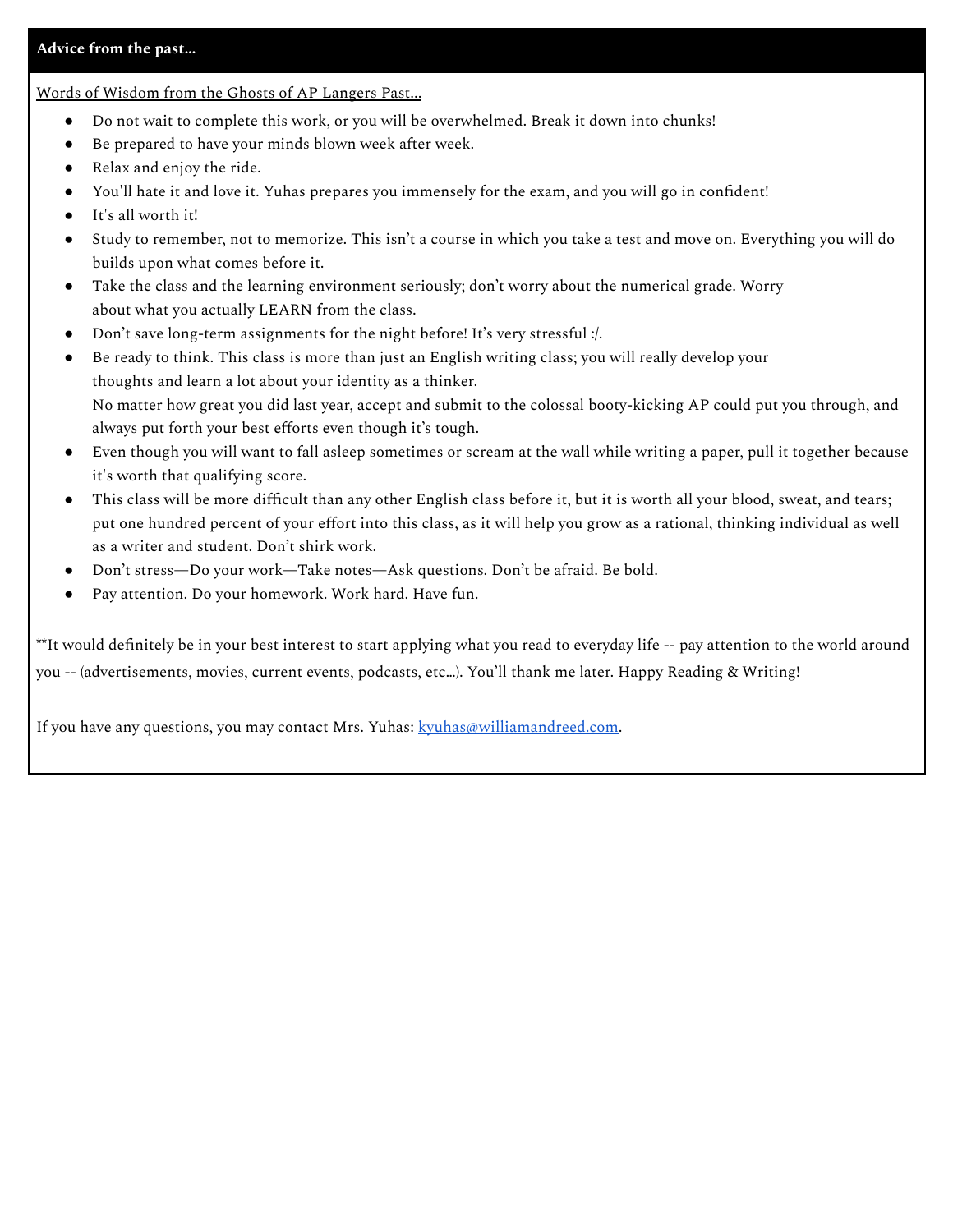## **Overview**

Of all the skills on the two AP English exams (Lang and Lit), the art of close reading is the toughest to master for students who tend to think very literally or concretely. The concept that words and ideas can have deeper meanings or implications beyond the surface is a difficult idea to master for some students.

The following provides specific focus for students or classes who struggle with the notion of close reading. This page focuses specifically on skills such as reading for tone, diction, syntax, etc.

# **What is Close Reading? Close reading is the fine art of asking the following questions:**

- **Why THIS word?** Of all the words in the English language from which an author could have chosen, why did she choose THAT SPECIFIC ONE and no other? For example, consider the difference between these two statements: *He is* prone to making a fool of himself versus He is apt to make a fool of himself. In the first example, the word prone suggests passivity, supinity, someone lying on the ground going "AAAAHH, UUHHH, I CAN'T HELLLLP IIIIT." In the second example, our protagonist takes more bold and assertive action: He knows the edge of the cliff is there and boldly proceeds toward it undeterred. Word choice matters.
- **Why THIS order?** Commonly, word order in English proceeds in a subject-verb-object order: *The gargoyle did relish the taste of unwary unicorns.* However, *Relish the taste of unwary unicorns did the gargoyle* is grammatically correct -- but it feels very different, seeming to have a stilted, almost medieval quality to it. If your significant other were to say, "I love my car and you," you would be wise to question your actual value to this person and relationship. After all, reassure yourself though you might with the idea that s/he was saving the best for last, the inescapable fact is that s/he said, "I love my car," leaving the "and you" like a tacked-on afterthought.
- **Why THIS figure of speech?** Imagine this sentence: *Estelle slithered into the conversation without a second thought*. The tacit comparison here links Estelle to a serpent. Without saying much beyond this, we have the sense that our hapless Estelle might be more than just a schemer -- she might be seriously destructive or poisonous (metaphorically speaking, perhaps).
- **Why THIS tone?** Remember that great authors rarely indulge in the expected or the ordinary. A [woman](https://ebooks.adelaide.edu.au/w/woolf/virginia/w91d/chapter1.html) may look at the [struggle](https://ebooks.adelaide.edu.au/w/woolf/virginia/w91d/chapter1.html) of a dying moth with little more than detached, scientific interest. A man may watch his own [mother's](http://grammar.about.com/od/classicessays/a/shawenjoyed.htm) [cremation](http://grammar.about.com/od/classicessays/a/shawenjoyed.htm) with a sense of joy. A poet may be presented with a perfect red rose from a [loved](http://public.wsu.edu/~delahoyd/parker.rose.html) one and feel utter boredom and disappointment. In short, great literature DOESN'T give you what you expect, and for some readers, this can be very frustrating. ("After all," they argue, "you're not SUPPOSED to feel that way.") However, tone is crucial to understanding the author's purpose and meaning, just as it would be crucial to know whether my statement, "You look nice today" is said sincerely or sarcastically.
- **Why THIS tool?** What rhetorical tool(s) of ethos, pathos, or logos are being used? What appeals to altruism, selfishness, morality, convention, tradition, or patriotism are being offered up for your consumption here? Why THOSE TOOLS and no other?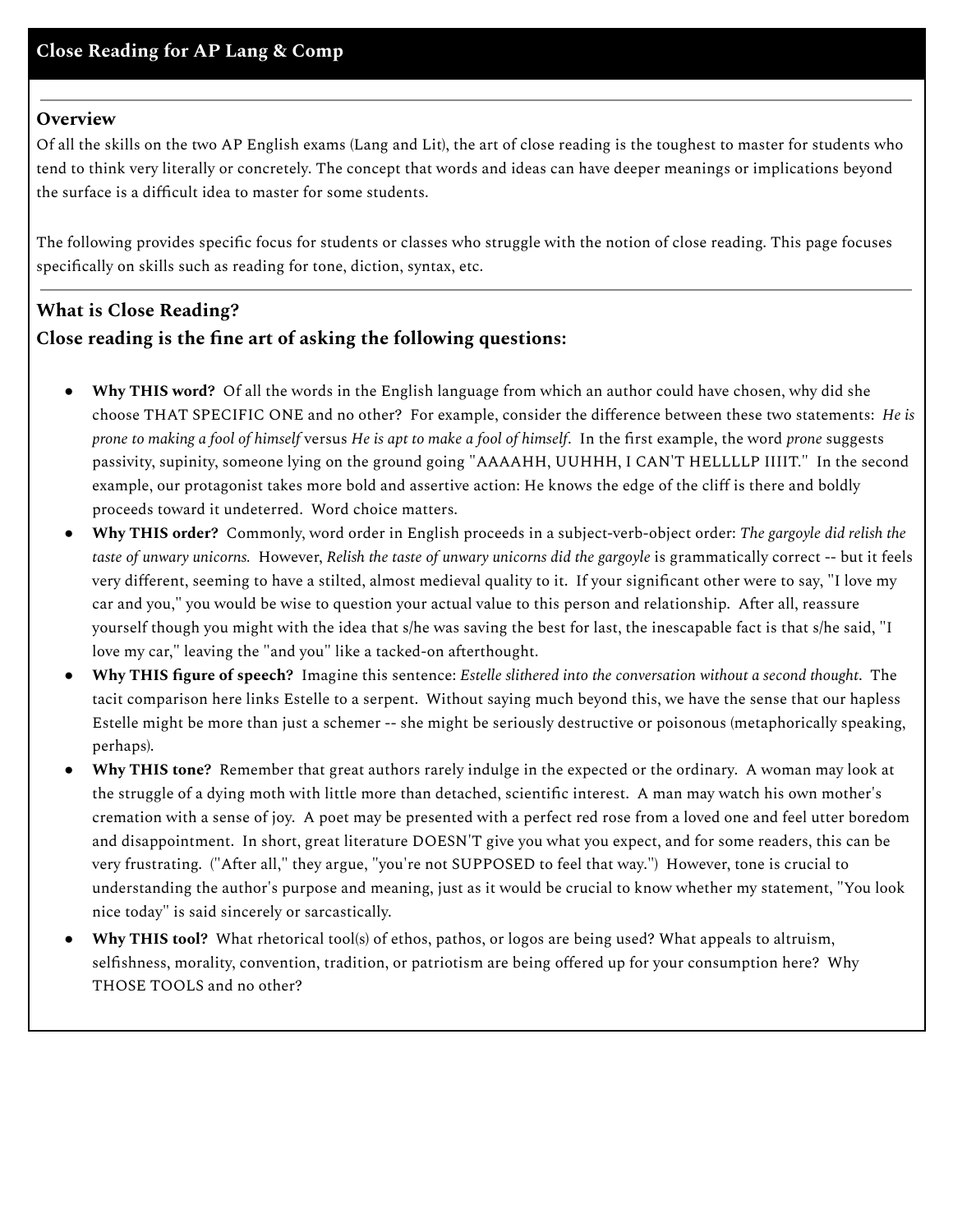# *TYFA* **Chapter Summaries:**

| <b>Student Name:</b> |  |
|----------------------|--|
|                      |  |

| <b>Student Name:</b> _____________ |                       |
|------------------------------------|-----------------------|
| 1. "Open Your Eyes"                | 2. "Set Your Goals"   |
| 3. "Control the Tense"             | 4. "Soften Them Up"   |
| 5. "Get Them to Like You"          | 6. "Make Them Listen" |
| 7. "Use Your Craft"                | 8. "Show You Care"    |